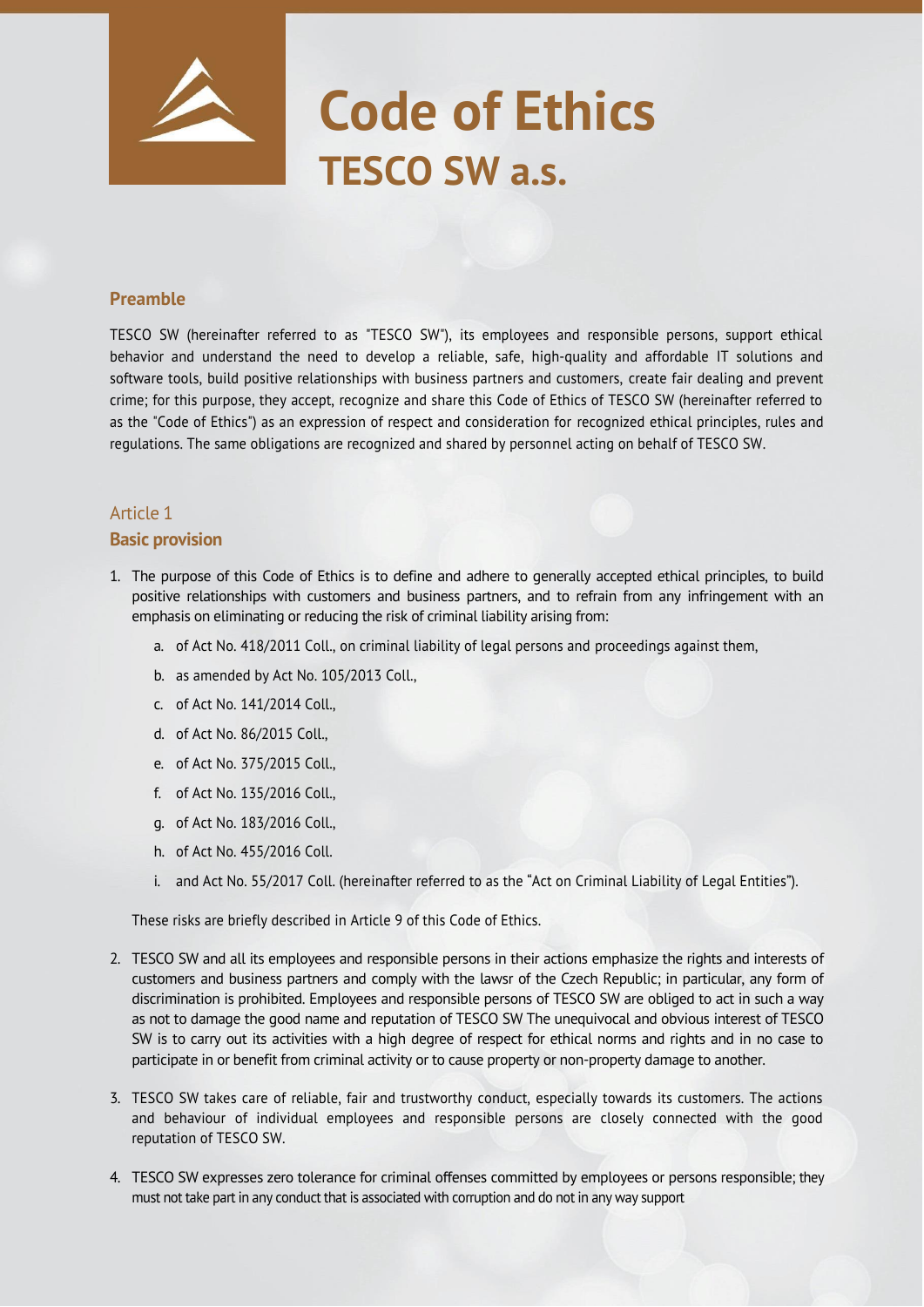albeit passively, a corrupt environment. It is prohibited to directly or indirectly offer or provide unauthorized benefits to third parties for the purpose of influencing or rewarding the service provided or to accept such benefits, except for ordinary symbolic gifts (eg stationery, key chain, notepad, etc.) provided or received under common business practice.

- 5. In its activities, development and implementation of software solutions and tools, TESCO SW. as well as its individual employees and responsible persons, with the highest standard of personal and professional approach, act in particular honestly, responsibly, with respect and in accordance with good morals. Employees and responsible persons are obliged to act on behalf of TESCO SW always with due care, professional care and respect for legal regulations, and internal regulations of TESCO SW including this Code of Ethics. In case of ambiguity regarding the decisions issued by TESCO SW as, instructions of responsible persons or ambiguities in terms of interpretation of generally binding or internal standards, employees and responsible persons are obliged to request all necessary information or expert opinions to minimize the risk of their excess or violation. binding rules, albeit in the form of negligence.
- 6. The basic principles of anti-corruption conduct are set out in Annex No. 1 to this Code of Ethics.
- 7. TESCO SW has introduced the so-called Compliance program, as a comprehensive preventive tool to prevent criminal activity of legal entities. The initial documents of this program are "Analysis of risks associated with criminal liability TESCO SW … " and the related "Proposal of measures to eliminate the risks arising from the legal regulation of ZTOPO within TESCO SW ". These documents were accepted and are stored on the company's intranet and accessible to authorized persons.

# Article 2

#### **Relationship with the state and citizens**

- 1. All company official documents are kept in accordance with the relevant legislation, in particular TESCO SW takes care of the proper protection of accounting documents.
- 2. TESCO SW keeps its accounting in such a way that it always contains true and accurate information about economic results. TESCO SW pays taxes properly and on time and avoids any conduct that could be considered tax evasion. TESCO SW considers payment of other statutory mandatory costs. for granted.
- 3. TESCO SW completely rejects child and forced labor. Nor will it practice any form of exploitation or slavery or practices that restrict the free movement of workers.
- 4. TESCO SW actively cooperates with public authorities; always provides them with relevant complete in a timely manner and true information. TESCO SW also voluntarily publishes information on its activities and activities on a voluntary basis, in particular on its website; communicates with the public through designated persons in an open and transparent manner.
- 5. TESCO SW, its employees and responsible persons behave in such a way that no ecological damage occurs. At the same time, employees and responsible persons recycle waste and protect the environment during their work procedures.
- 6. TESCO SW does not provide any gifts or undue advantages to political parties, political movements, politically active persons, or other entities that are closely related to political parties.
- 7. TESCO SW supports charitable activities according to its abilities and capabilities. It also sponsors charitable events or matters of public benefit. TESCO SW does not provide gifts or other benefits to for-profit organizations or organizations that do not comply with the principles set forth in this Code of Ethics or that pose a risk to the reputation of TESCO SW Sponsorship agreements are always concluded in writing and under transparent conditions.

#### Article 3

#### **Relationship with customers**

1. TESCO SW as well as its individual employees and responsible persons always perform quality and professional work so that customers are satisfied. TESCO SW provides high quality services for which it is fully responsible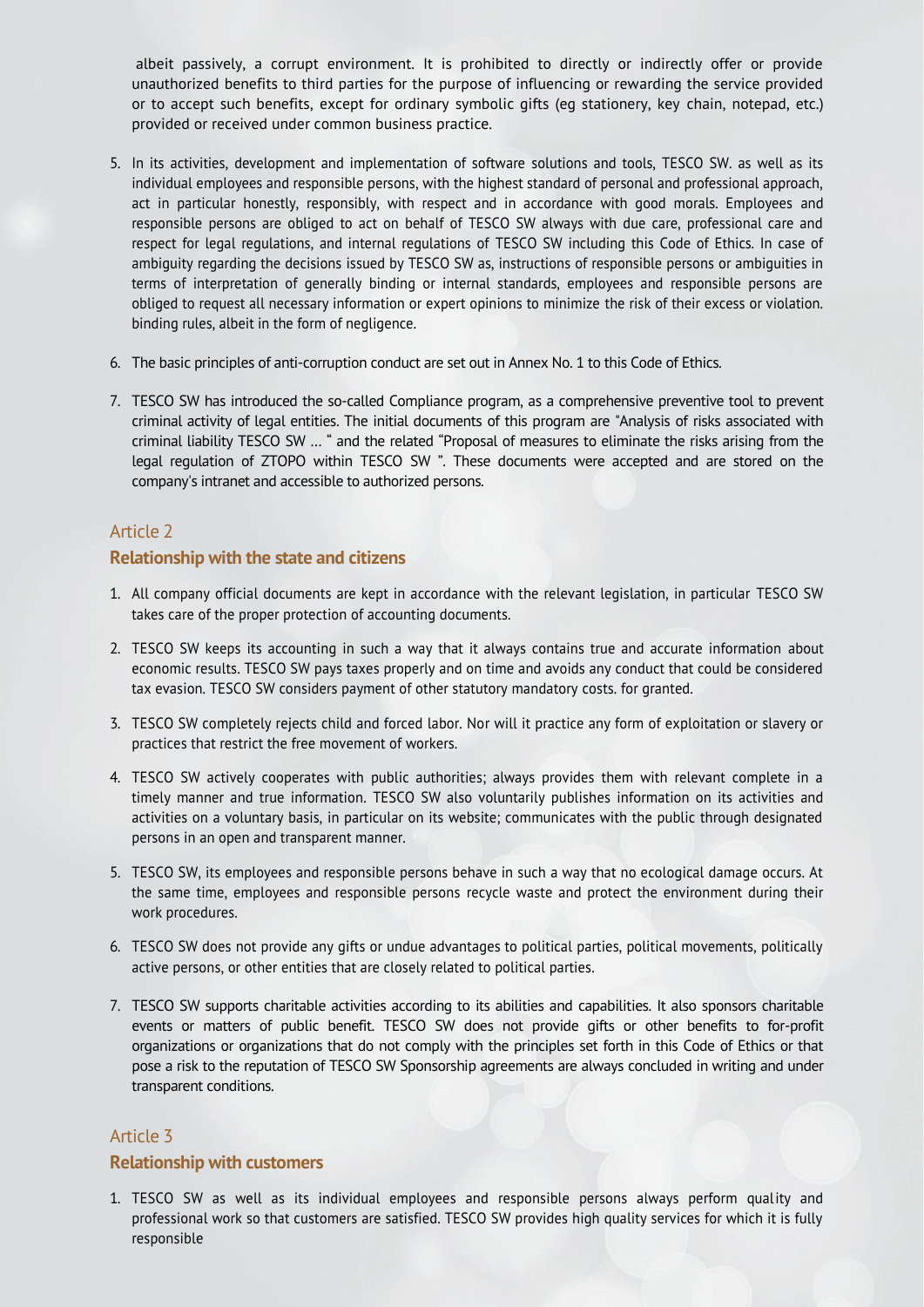- 8. TESCO SW acts so as not to harm customers. In the event that there is a risk of damage to the interests of customers, TESCO SW informs about this fact in an appropriate form so that customers know about this risk.
- 9. When offering their services to customers, TESCO SW its employees and responsible persons communicate true, undistorted and complete information, provided in a clear and comprehensible form. They also answer all customer questions in the same way. TESCO SW does not commit misleading adverts.
- 10. TESCO SW fulfils its obligations under the law and refuses to accept commitments which it would be unable to meet.
- 11. TESCO SW undertakes not to disclose confidential information about them without the consent of customers, unless otherwise provided by law.
- 12. TESCO SW, its employees and responsible persons always treat customers politely and helpfully, correctly and with due professional care.

#### **Relationship to the owner**

TESCO SW acts in the interest for which it was established by its owner and regularly informs its owner of its strategy, current financial situation and results achieved; it diligently applies the principles of honesty, accountability and transparency in management.

#### Article 5

#### **Relationship to business partners**

- 1. TESCO SW its employees and responsible persons also deal with their business partners professionally and fairly and build mutual trust.
- 2. TESCO SW consistently fulfils the agreed contractual conditions and refuses to accept obligations that it would not be able to meet.
- 3. TESCO SW maintains trade secrets and respects the confidentiality of information about its business partners.

# Article 6

#### **Relationship to employees**

- 1. Management of TESCO SW commits to comply with the rules according to which:
	- a. fully respects the rights of its employees and recognizes their privacy, personal values and needs,
	- b. actively makes available all information that employees should know or need to know about their work,
	- c. actively supports the regular training of its employees,
	- d. continuously provides an adequate and motivating work environment and takes care to preserve its dignity,
	- e. voluntarily provides adequate space for its employees who want to actively participate in the development of TESCO SW and are interested in participating in decision-making,
	- f. properly ensures the necessary safety and health protection at work,
	- g. recruits new staff on the basis of non-manipulated competitions; employees are recruited according to their qualifications, abilities and skills,
	- h. fairly rewards its employees for their work and provides employee benefits according to its capabilities.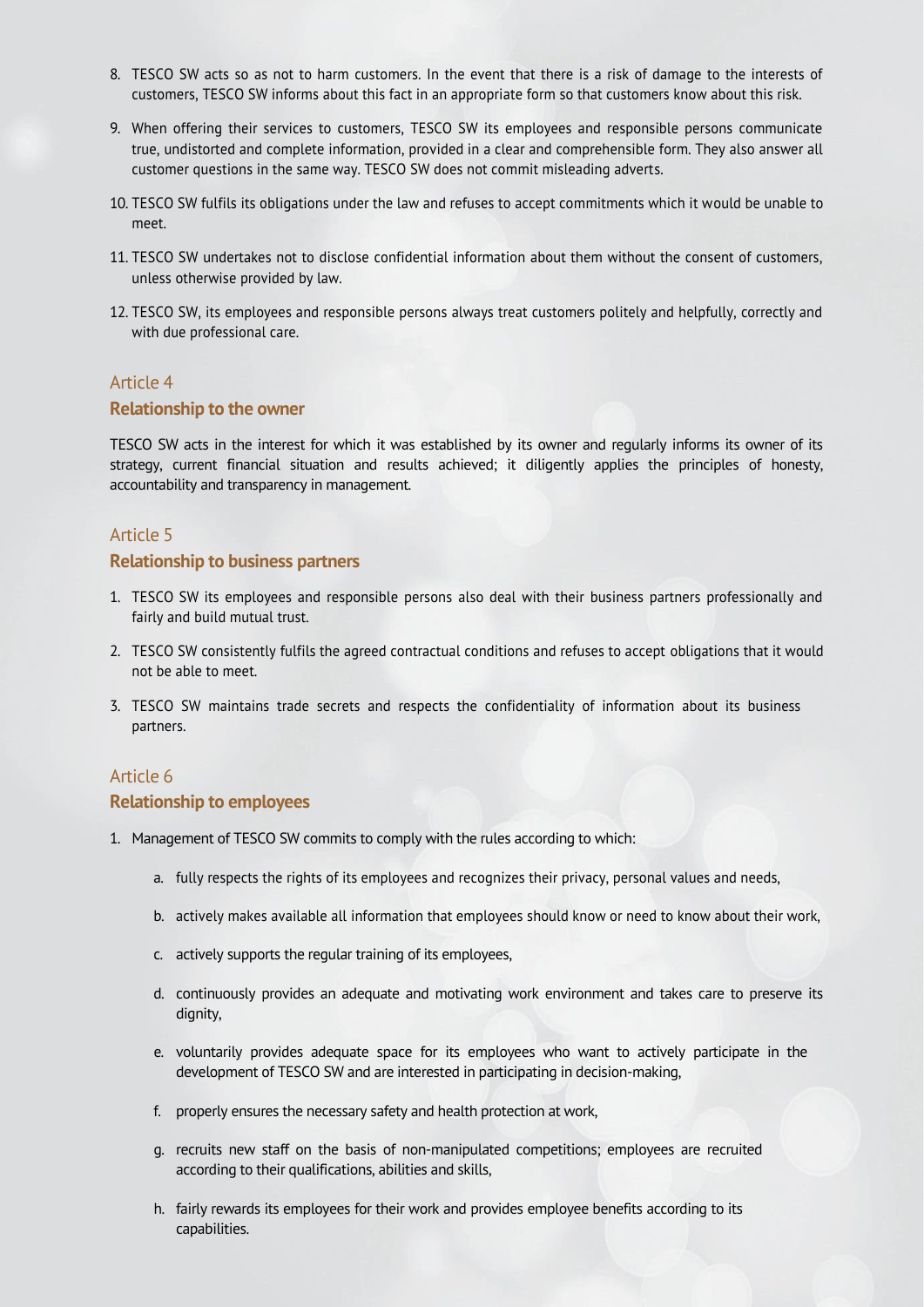- 2. Employees undertake to comply with TESCO SW rules according to which:
	- a. always act in favour of TESCO SW and act so as not to damage the good name of TESCO SW; they are obliged to respect and protect its good name,
	- b. conscientiously observe not only the valid legal regulations, but also internal regulations and undertake to actively ascertain the topicality of the relevant regulations that they need to perform their work,
	- c. manages the entrusted property with due diligence; do not misuse the entrusted funds for their private purposes, unless otherwise agreed between TESCO SW and the employee,
	- d. prevent the possibility of conflict of own interests with the interests of TESCO SW or its partners, in particular they may not use their position in TESCO SW , information or business contacts obtained in the course of work for TESCO SW to enrich oneself or another or to perform work for suppliers and competitors, unless the activities permitted in paragraph 4 letter c); in the event of a conflict, never prioritizes his/her own, resp. personal interest and immediately inform their superior,
	- e. pay attention to security protection when using IT systems and data processing.
	- f. maintain the confidentiality of the know-how of TESCO SW, respect the copyrights of others and protect other forms of intellectual property, even after the termination of employment,
	- g. do not misuse internal and confidential (inaccessible to the public) information (according to the company's classification) or business contacts obtained in connection with their work for their own benefit or for the benefit of another person or for other than business purposes; handle this data with care and due care,
	- h. in no case do they offer, promise or provide gifts and other unauthorized benefits to third parties or persons, unless those are promotional items provided with the knowledge of the management of TESCO SW or those are small gifts or entertainment in the ordinary course of business and by no means accept or require them,
	- i. take care of their appearance and professional growth,
	- j. without undue delay reports suspicions of serious violations of the Code of Ethics, violations of criminal law, as well as other legal regulations,
	- k. make proper use of working hours to perform the assigned tasks and approach their work conscientiously and creatively,
- 3. Employees undertake to respect the rules towards each other according to which:
	- a. treat their colleagues with respect, respect each other's rights and do not bother them with inadmissible proposals; smoking is permitted only in designated areas,
	- b. respect the opinions of others as well as communicate with each other in a friendly manner,
	- c. superiors avoid any harassment of employees; this also applies to subordinates towards their superior,
	- d. supervisors trust their subordinates, impose clear and achievable goals, and encourage a sense of responsibility.
- 4. Employees are further entitled
	- a. to make complaints, proposals, suggestions and other submissions drawing attention to unethical conduct or proposing measures for improvement,
	- b. to apply for training that will enhance their skills or is related to the position held,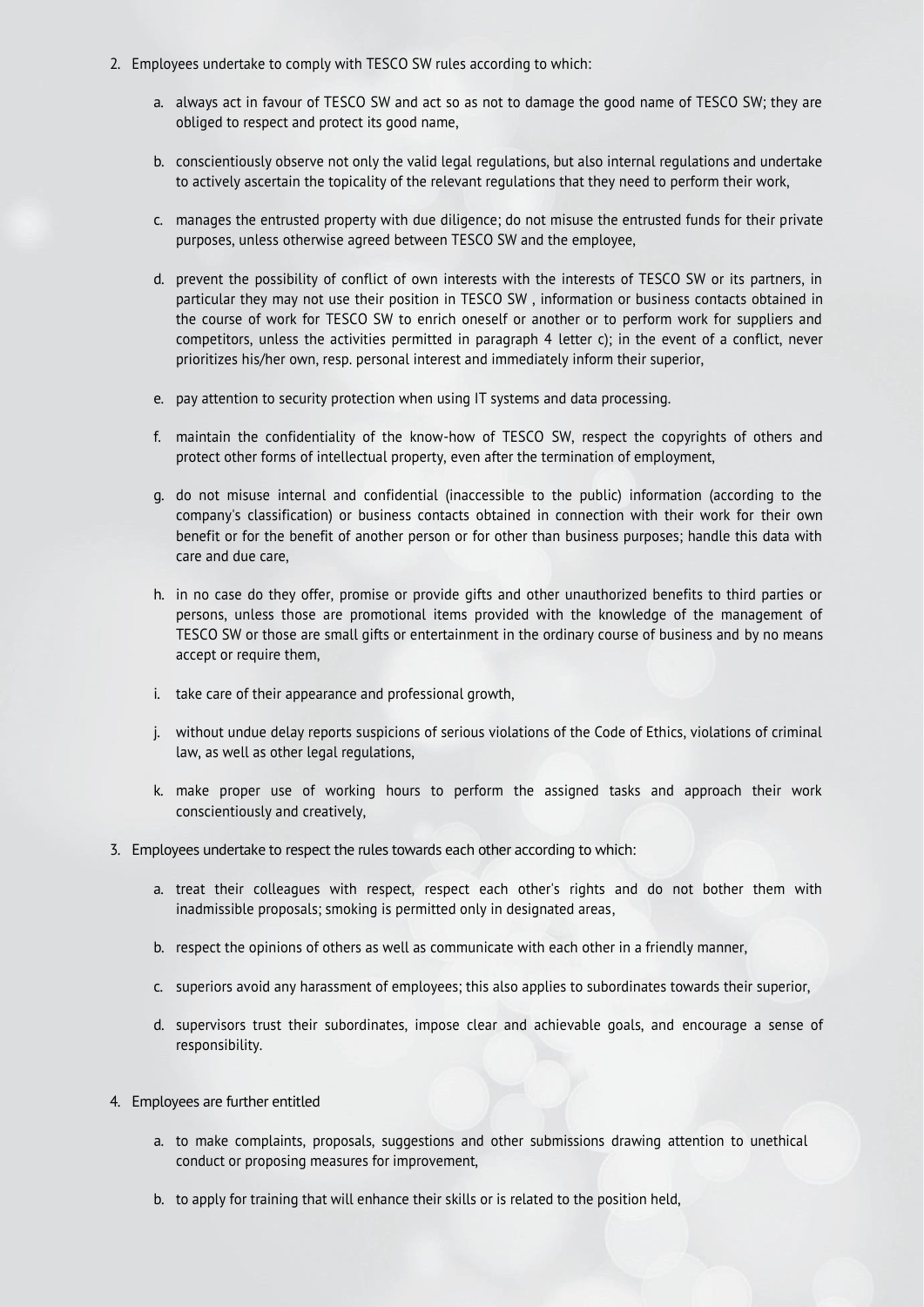- c. to perform secondary activities without the prior consent of his / her superior only only if it is a scientific, pedagogical, journalistic, literary or artistic activity, administration of one's own property, holding an honorary position, or if this activity will not have a negative impact on TESCO SW's business policy or the performance of tasks entrusted to employees.
- 5. Employees are obliged to refuse actions or activities that could lead to a crime commitment, could commit violations of legal regulations or internal standards of TESCO SW.

#### **Intellectual property**

- 1. TESCO SW respects and protects the copyrights, licenses or information of others and protects other forms of intellectual property.
- 2. TESCO SW protects confidential information which is not accessible to the public and which relates to its business and the development of electronic solutions and tools.

# Article 8

# **Criminal liability of TESCO SW - mandatory information and rules**

- 1. The Act on Criminal Liability of Legal Entities stipulates that a company may be prosecuted for the actions of its employees and responsible persons.
- 2. TESCO SW is criminally liable if the offense was committed by an employee in the performance of his duties or by a responsible person in his interest or in the course of his activities, if such a criminal offense can be attributed to him.
- 3. An offense can be attributed to a company if it was committed by the actions of a responsible person; however, the company shall be exempted from criminal liability for such conduct if it demonstrates that it has made all the efforts that could reasonably be required of it to prevent such conduct. An offense can also be attributed to a company if it was committed by an employee:
	- a. on the basis of a decision, approval or instruction of the responsible person
	- b. because the responsible person has not taken measures that:
		- i. should be performed under another law; or
		- ii. may be reasonably required, in particular, it has not exercised compulsory or necessary control over the activities of employees or other persons to whom they are superior, or has not taken the necessary measures to prevent or avert the consequences of the offense.
- 4. In case of doubts regarding an instruction or decision of their superior, employees are entitled to assess the compliance of such decision or instruction with legal regulations, the Code of Ethics or other internal standards of TESCO SW. In case of suspicion that employees could commit a criminal offense by such conduct, they are entitled to request an instruction or decision in writing.
- 5. The Act on Criminal Liability of Legal Entities does not regulate what specific measures the company should take. Failure to act poses risks of company criminal liability. For this reason, all employees and all responsible persons are obliged to properly and demonstrably study Annex No. 1 to this Code of Ethics - Basic Principles of Anti-Corruption behaviour.
- 6. Every employee and every responsible person is obliged to become acquainted with the risks listed in the List of Risk Behaviours. If, however, such an employee in the performance of work tasks or a responsible person in the interest of TESCO SW or as part of its activities, commits a criminal offense, it is his / her excess, in which TESCO SW does not participate in any way.
- 7. Responsible persons and senior employees of TESCO SW are obliged to review and verify the existence of appropriate and effective measures designed to prevent the risk of criminal liability of TESCO SW.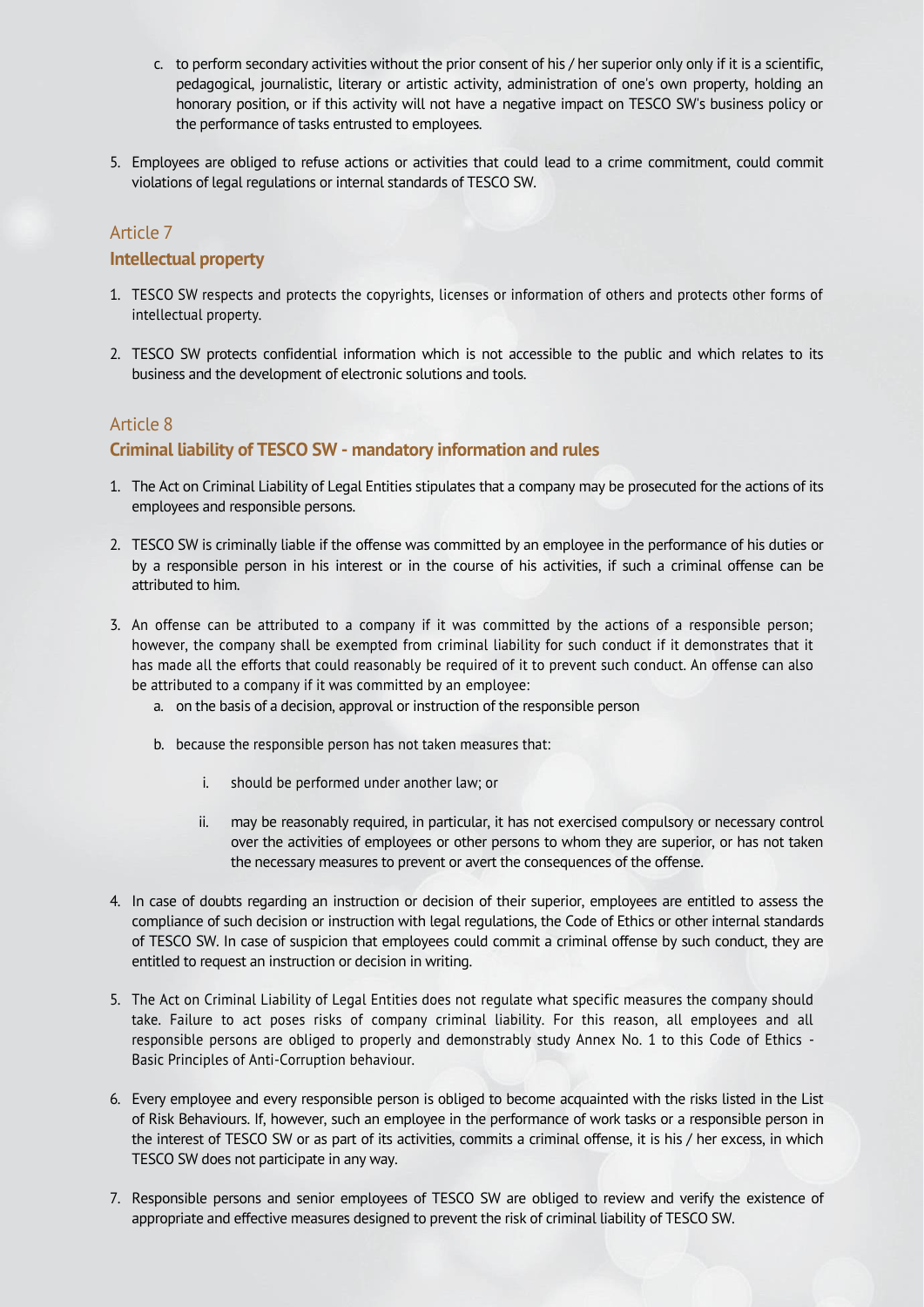Employees and responsible persons are obliged to report the risks of criminal liability to a designated person - the Compliance Manager.

- 8. The Act on Criminal Liability of Legal Entities requires responsible persons to know the legal regulations and internal regulations of TESCO SW, to reconsider their every decision and to be prudent in their actions towards the employees of TESCO SW.
- 9. The criminal liability of the company is not prevented if it is not possible to determine which specific natural person acted.

# Article 9

#### **Indications of criminal activity**

TESCO SW its employees and responsible persons should consistently perceive indicators of illegal, criminal and corrupt conduct (hereinafter referred to as "indicators"). Their higher presence is not yet proof, but it should lead to increased attention of employees and responsible persons. Specific indicators are listed in Appendix No. 1 to this Code of Ethics.

# Article 10

#### **Relationship to competition, tenders and public procurement**

- 1. TESCO SW complies with the rules of fair trade and does not abuse its market position. TESCO SW undertakes not to conclude any agreement restricting or distorting public procurement.
- 2. In the event that TESCO SW is bidding for a public contract, it always submits a bid with true data. When it detects any non-standard procedure in a procurement procedure, it shall notify the competent authorities of this fact, in particular the requirements for granting an undue advantage to a person acting on behalf of the contracting authority.
- 3. TESCO SW also does not damage or use the good name of the competition and does not try to obtain information about the business of the competition in an insidious way.
- 4. The basic principles of conduct of TESCO SW employees in the preparation and participation in public procurement procedures are set out in the document "Principles of conduct in the award of public contracts", stored on the company's intranet.

#### Article 11

#### **Accepting plaints, expressing concerns**

- 1. Employees and all responsible persons have the right to make complaints, proposals, suggestions and other submissions highlighting:
	- a. suspicion of committing a criminal offense,
	- b. violation of legal regulations,
	- c. violation of the Code of Ethics,
	- d. conduct encouraging corruption or corrupt behaviour itself,
	- e. settling personal accounts with colleagues or business partners,
	- f. provision of unethical and false information,
	- g. a proposal for improvement or other submissions.

These submissions can also be made anonymously. TESCO SW ensures that such submissions will be treated in confidence. It is also possible to report other facts that the employee considers relevant.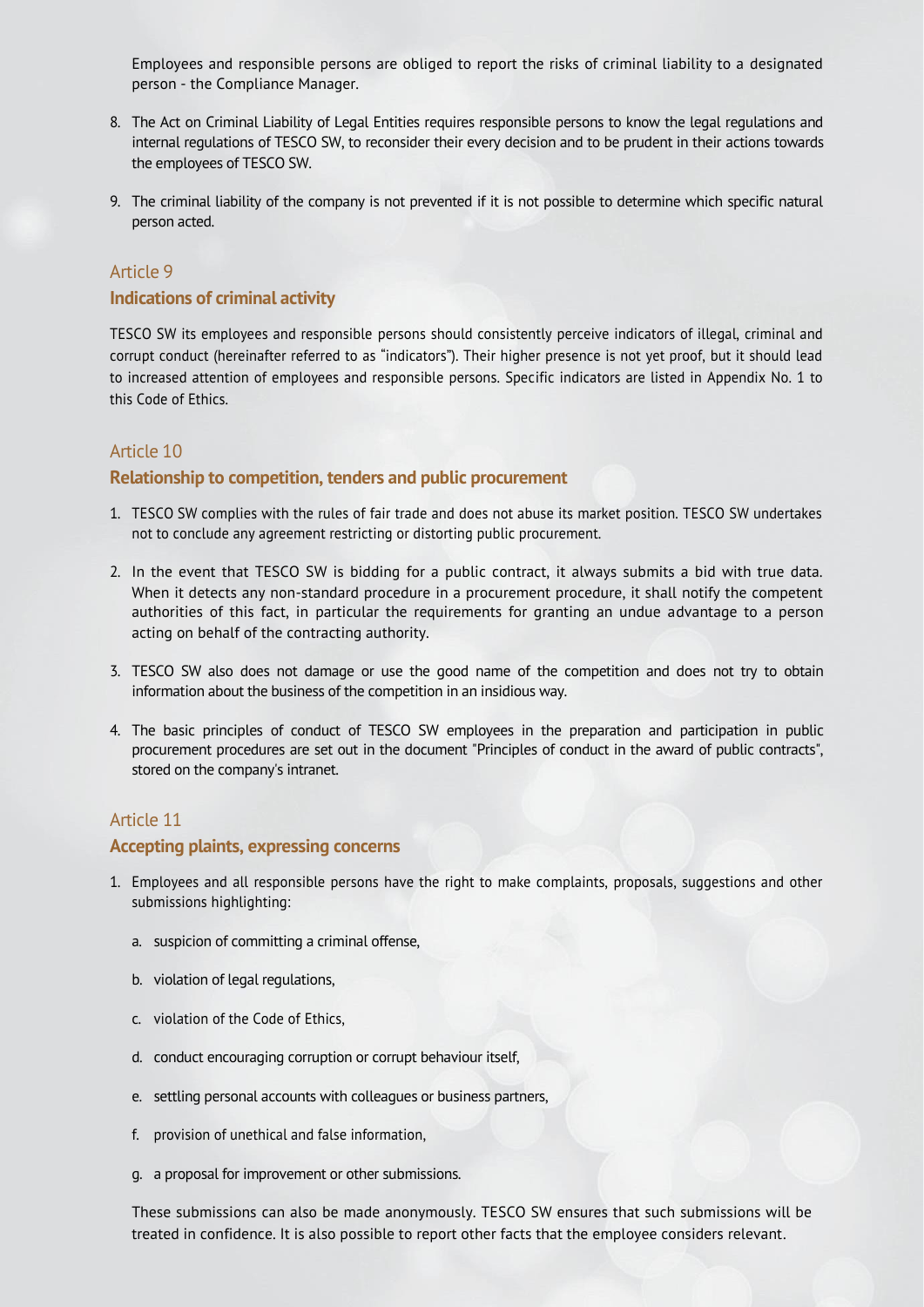- 2. In order to be able to report suspected violations of the Code of Ethics, the TESCO SW Ethics Line is established and is available on the company's website. All the rules and other necessary information for its use are listed there. Part of this Ethics Line is a web form, through which it is possible to report suspicions or concerns about violations of the Code of Ethics, internal standards, laws and, if necessary, to submit an initiative to improve the functioning of the company.
- 3. In the event that an employee points out in good faith the unethical conduct of his colleague or the situation in TESCO SW, this notification will not have a negative effect on his employment relationship. Part of the whistleblower protection is the prohibition of retaliation against the whistleblower.
- 4. In case of justified complaints, TESCO SW undertakes to ensure appropriate redress and to take measures to prevent recurrence.

#### **Final provisions**

- 1. TESCO SW, its employees and responsible persons undertake to comply with all principles set out in this Code of Ethics in their activities and work. The company tries to apply the same principles to external entities (suppliers, business partners) through the Compliance contractual clause.
- 2. The employee actively strives to promote ethical conduct in the workplace. Responsible persons and managers act in such a way as to set an example for other employees, which leads to honesty, decency and personal responsibility. In the same way, all superiors towards their subordinates must be a role model.
- 3. Responsibility for the full implementation of the Code of Ethics rests with the company's statutory body, which must ensure that all employees and responsible persons are acquainted with the Code of Ethics and that they confirm their commitment to the Code of Ethics in an agreed manner.
- 4. Employees and responsible persons must be properly and demonstrably trained in the provisions contained in this Code of Ethics, as well as in the risk of the occurrence, prevention and prevention of criminal liability of TESCO SW. The company undertakes to carry out this training on a regular basis.
- 5. Abuse of any right to the detriment of the other party is prohibited. Proof that a person has not exercised his or her right in good faith is also considered a violation of the Code of Ethics.
- 6. TESCO SW refuses to tolerate any violation of the principles of the Code of Ethics. Employees and responsible persons are aware that their decisions and actions may expose themselves and the company to criminal or civil penalties, so they must act in such a way that they do not commit criminal offenses and do not violate the laws and internal regulations of TESCO SW.
- 7. All employees and all responsible persons of TESCO SW are obliged to follow the Code of Ethics. Violation of the standards of the Code of Ethics by employees or responsible persons will be considered a breach of work duties and as such will be punished in accordance with the relevant provisions of the Labour Code. Compensation for any damage will be resolved in accordance with the relevant provisions of the Labour Code, or of the Civil Code.
- 8. TESCO SW is aware that the Code of Ethics needs to be continuously supplemented, developed and updated. The company's clear and unequivocal commitment is in no way to allow crime.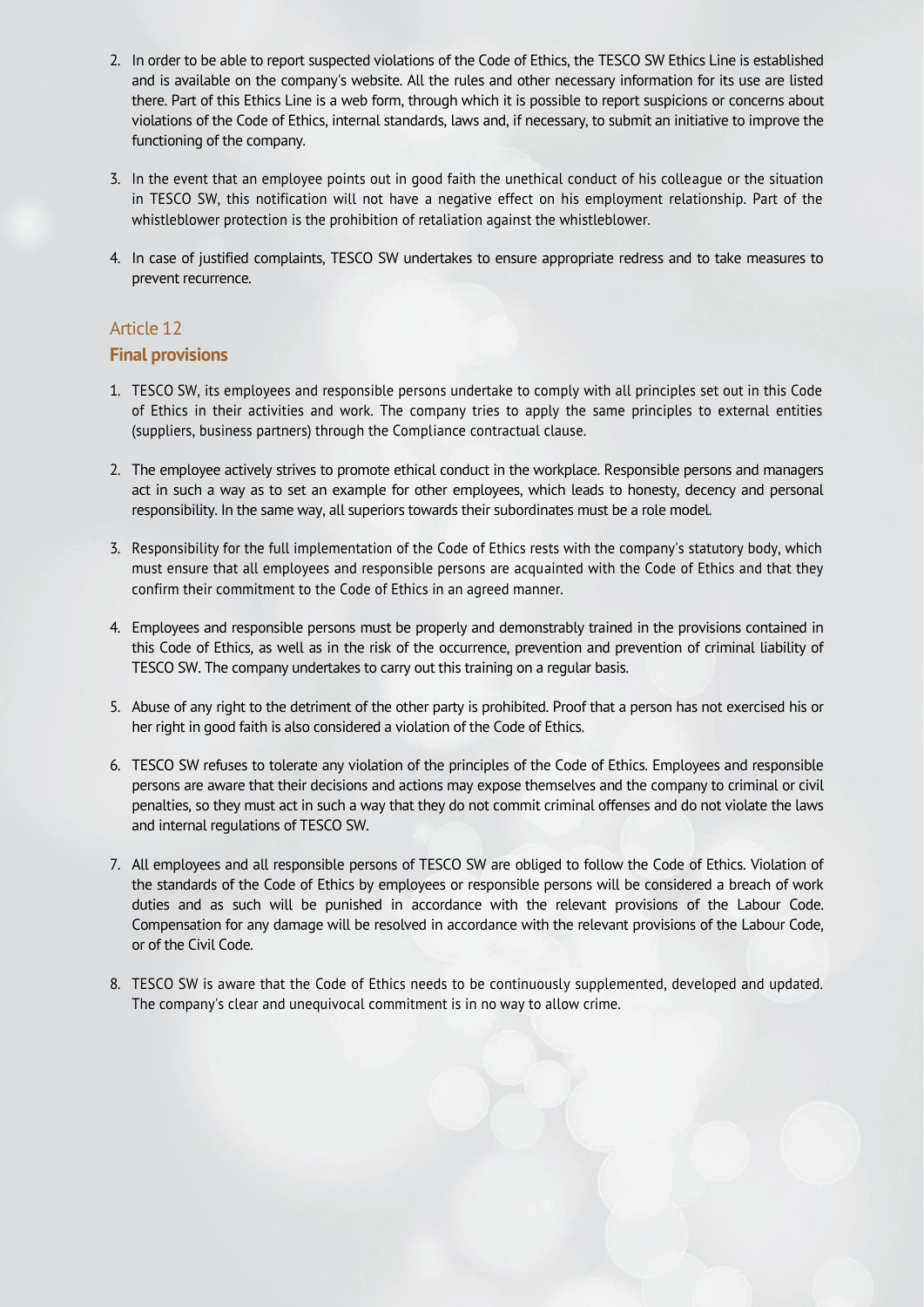# **Corruption and conflict of interests**

- 1. The concept of corruption is not defined by the Czech law. But as amended by Act No. 40/2009 Coll., Criminal Code, it is still possible to classify a bribe (§ 331), bribery (§ 332), indirect corruption (§ 333), misconduct in insolvency proceedings (§ 226), breach of regulations on competition rules [§ 248 para. 1 let. e)], negotiating an advantage in public procurement, in public tender and public auction (Section 256 (1) and (3)); b) and c)], or misleading at public auction [§ 258 para. 1 let. b) and c)]. Also, for example, offenses involving the breach of duty in the management of a foreign property (§ 220 and § 221) and misuse of information and position in business relations (§ 255) can be classified as offenses that have signs of corrupt behaviour in certain special situations.
- 2. Conflicts of interests are often referred to in the context of corruption. Interests in this context mean:
	- a. on one hand, the personal (private) interests. The personal interest being that which brings the person a personal advantage
	- b. on the other hand, corporate interests, public interests, etc., that individuals are required to enforce or defend as a result of their position or function.
- 3. The fact that there is a potential conflict of interest does not automatically exclude a third party from business relationships. However, if there is a conflict of corporate interest with personal interest, the subject of these interests must not favour his or her personal interest over the interests he / she is required to promote and defend. At the same time, however, it must be clear from this situation that this third party has not received any advantage as a result of its relationship with TESCO SW. For this reason, the following procedures are generally determined for situations where there is a risk of conflict of interest:
	- a. the employees concerned are obliged, to the extent permitted by law, to report to their superiors a situation leading to a real or suspected conflict of interest;
	- b. the superiors of the employees concerned are then responsible for resolving the actual or suspected conflict of interest;
	- c. a person with a conflict of interest may not participate in or be otherwise involved in the decision to which the conflict of interest relates;
	- d. the resolution of conflicts of interest must be properly documented;

# Article 2 **Objectives of anti-corruption efforts**

- 1. The aim of anti-corruption efforts is to ensure an environment in which corrupt practices are rejected and property protection is emphasized.
- 2. Organizational clarity, appropriately set responsibilities, good internal and external communication, and overall transparency of some processes are among the systemic conditions for achieving the objectives. Furthermore, it is essential that all employees of TESCO SW comply with the laws and internal documents, are aware of the importance of ethical principles in their work and follow them. Management of TESCO SW must promote actions that refuse corruption, emphasize the importance of protecting state property, and minimize the damage that is caused by others. Management of TESCO SW must act as a role model of good behaviour.
- 3. The issue of fighting corruption is also part of the systematic training of employees in the Compliance program. To do this, you need to train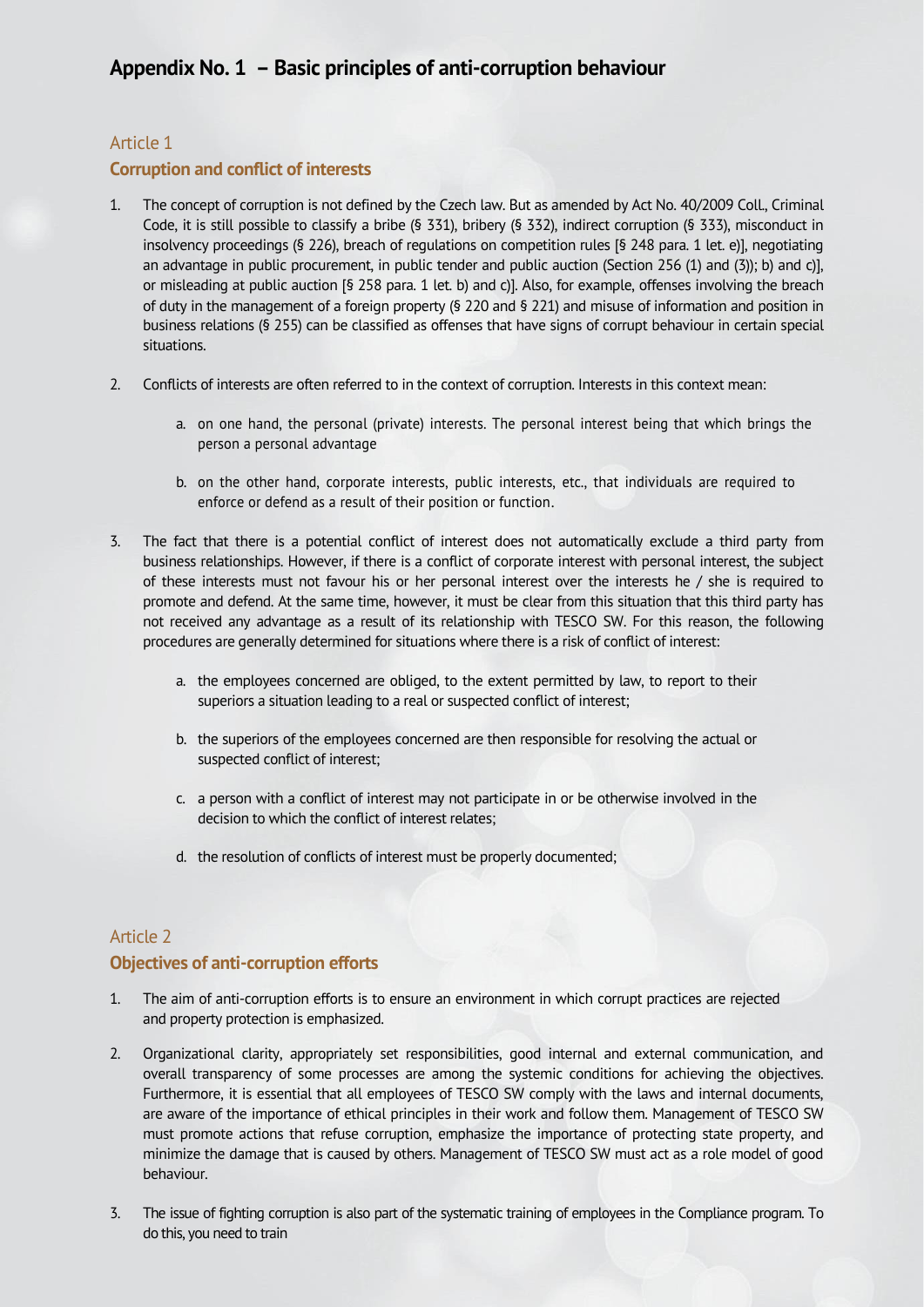- a. new employees (induction; handing over an obligatory minimum);
- b. employees of TESCO SW holding positions with increased risk of corruption (periodic education);
- c. executives (deepen their ability to identify early signs of corrupt conduct or environment and take adequate measures to minimize them).
- 4. Obligatory minimum is understood as an explanation of the concept of corruption, types of corruption, possible areas of corruption occurrence, punishment of corrupt behaviour, practical examples of corrupt behaviour, including correct response from the employee. In addition to general information, periodic learning must focus on practical guidance on how to find, evaluate, manage, and monitor workplace risk, correct control and management mechanisms, corrective action, and the importance of controlling the implementation of these measures, etc.

#### **Control mechanisms**

- 1. Regular testing of control and management mechanisms in areas of significant corruption risk is important to determine how effective these mechanisms are for identifying and detecting corruption.
- 2. The joint responsibility of the Compliance Manager and the Company's management must be to maintain a list of places with an increased risk of corruption (so-called places of importance), overviews of activities with a real danger of corruption and measures to prevent them, including the obligation to update and refine the lists based on organizational, mobilization and dislocation changes, at least once a year.

# Article 4

#### **Anti-corruption measures**

- 1. The specific objective in this area is to minimize the losses caused by corrupt practices and to avoid a repetition of a similar corruption scenario. A thorough analysis of the causes of corruption is considered essential to strengthen preventive mechanisms that reduce the risk of recurrence of corruption
- 2. Measures must be aimed at ensuring that not only TESCO SW employees are guaranteed the right to lodge complaints, suggestions, suggestions and other submissions that warn of acts in violation of law or internal standards, or to draw attention to unethical behaviour or proposing improvement measures.
- 3. Corrective measures mean the adjustment of internal regulations, the adoption of disciplinary measures, the settlement of incurred damages and the provision of information to TESCO SW employees on the steps taken (including liability and damages) in the context of the confirmed anti-corruption as well as unethical or unlawful conduct.
- 4. TESCO SW management declares its readiness to take adequate corrective action in case of misconduct.
- 5. The basic pillar of anti-corruption measures is that every TESCO SW. employee evaluates the fulfilment of obligations arising from anti-corruption measures, the effectiveness of their fulfilment, the implementation of corrective measures, or proposes the updating updates of the Code of Ethics or anti-corruption measures.

#### Article 5

#### **Corruption indicators**

1. Corruption indicators are indications and warning signs of possible corruption. Their higher presence is no evidence yet, but should lead to increased attention from management and all TESCO SW employees